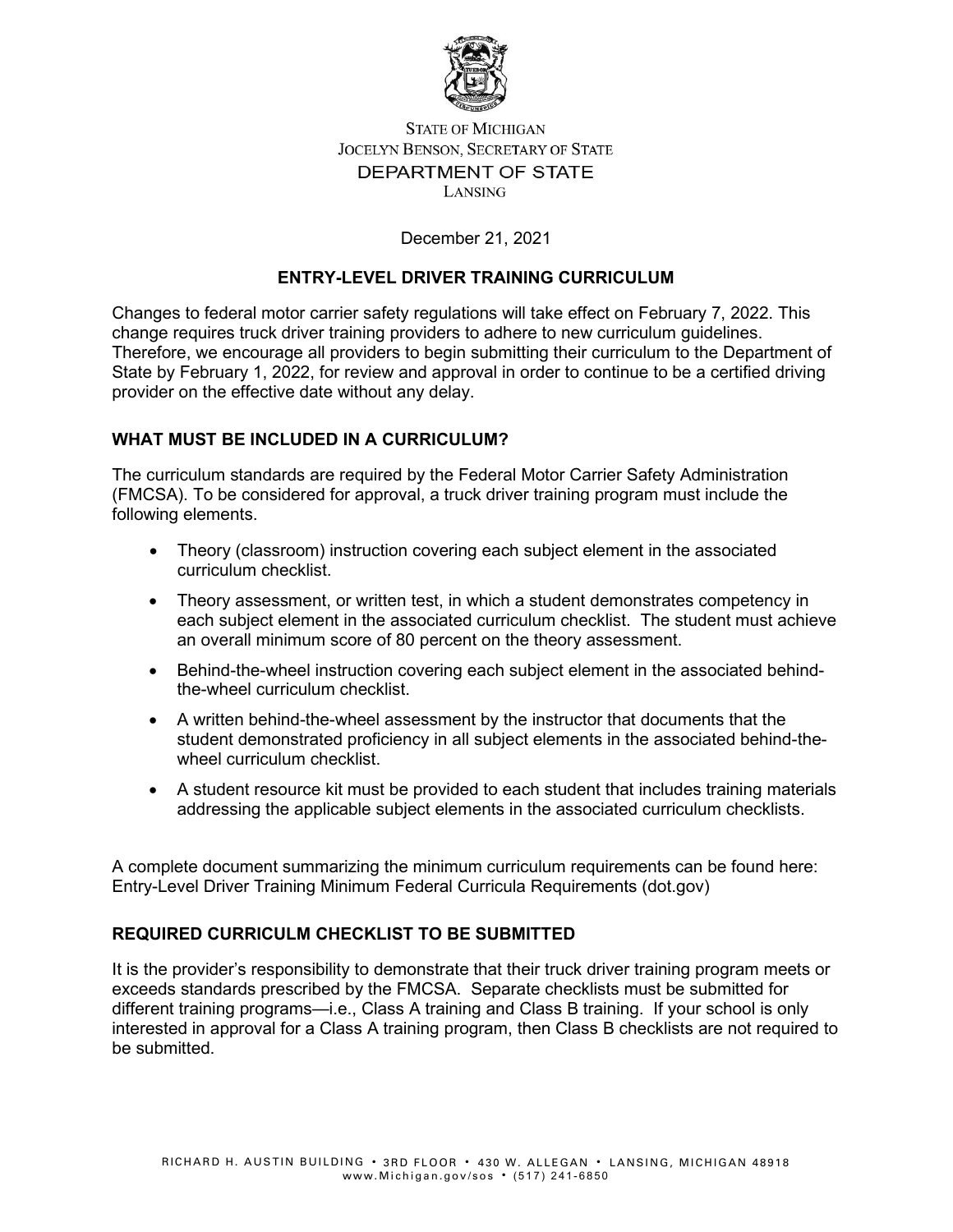## **CURRICULUM CHECKLIST COLUMN HEADINGS**

The following describes the purpose of each column and other spaces on the Curriculum Checklists.

**Unit / Module (as referenced in material)**- This column is optional for use by the truck driving school to report where in the curriculum materials the subject matter may be found. It may be used to enter unit, chapter, module, page numbers, or other reference links, as used in the truck driving school's curriculum or other materials. This column must be used when a Master Page is not available—e.g., the topic is a textbook or other media.

**Master Page number(s)-** This column is used by the truck school to report where in the curriculum materials the subject material may be found. See "Master Page Numbers, Exhibits, Media Index."

**Class day(s)-** This column is used by the truck school to report on which day or days in the class the subject material is expected to be covered. The first day of class is "Day 1," the second is "Day 2," etc. Enter the day numbers of all days on which the material is covered.

**Number of hours (estimate)-** This column is used to report an estimate of the number of hours spent on the subject material. Time is reported in clock-hours. For units of time less than one hour, round to the nearest six minutes and report in tenths of an hour; six minutes equals one-tenth of an hour. Example, one hour and 15 minutes is reported as 1.3 hours. Do not report a range of hours, report either the expected median or average.

**MDOS OFFICE USE ONLY-** This is for use by the reviewer. Leave this area blank.

**Provider comments-** This area may be used by the truck school to provide any additional information they believe the reviewer may need to locate the subject in the materials or to better understand the school's instruction practices.

**Provider number-** The truck driving school enters the number from their provider certificate (required only on the first page of each document).

**Business name-** The truck driving school must accurately enter the school business name, as printed on their provider certificate (required only on the first page of each document).

#### **CURRICULUM CHECKLIST COMPLETION**

The curriculum checklists are used by the reviewer to determine if the truck school's training program meets the prescribed standards. It is the responsibility of the truck school to prepare the curriculum checklists accurately and completely. Checklists that are incomplete or improperly completed will result in termination of the review.